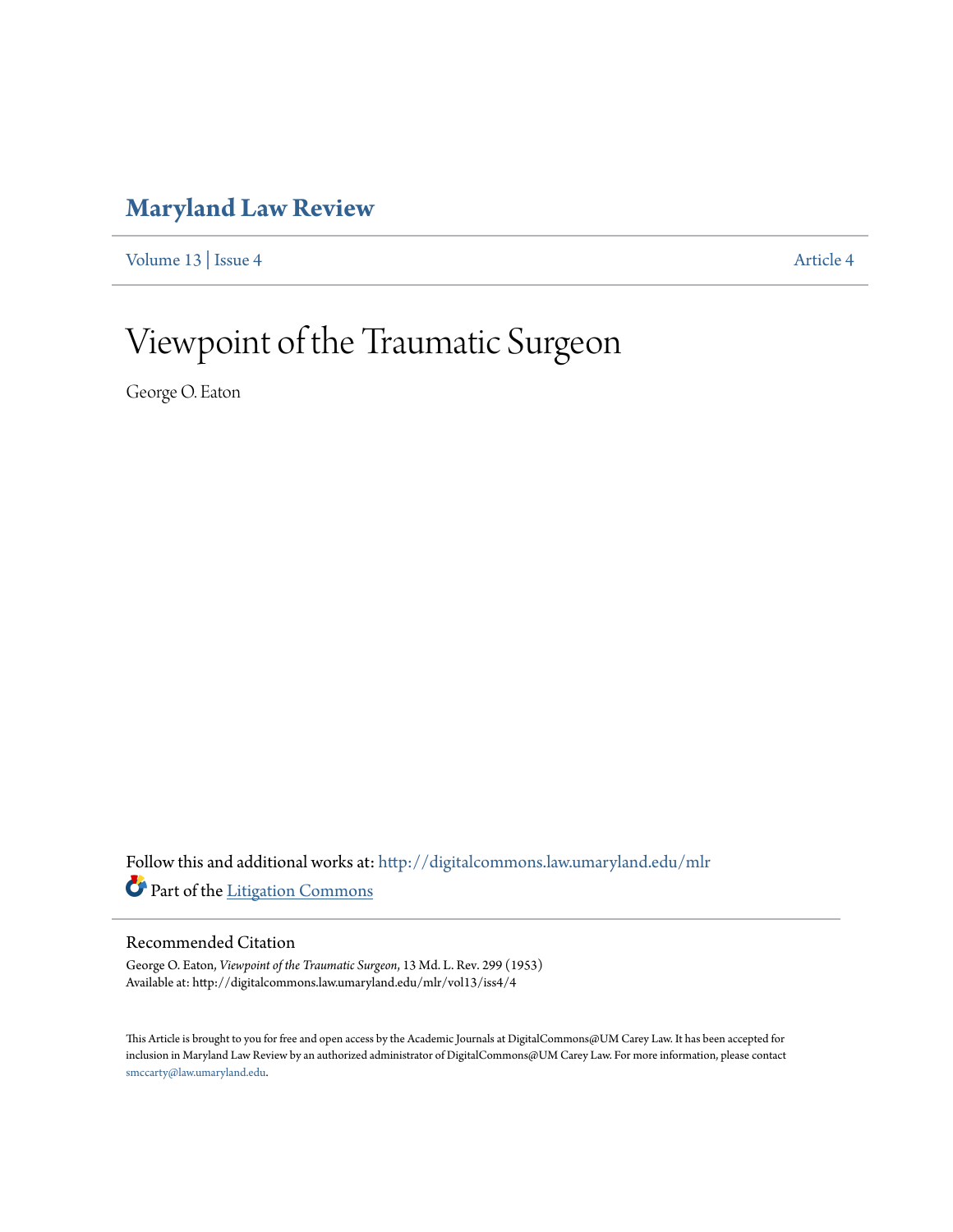## **VIEWPOINT OF THE TRAUMATIC SURGEON**

**By** GEORGE **0.** EATON, M.D.\*

In the interests of justice, anyone can be compelled to attend court to testify to facts within his knowledge. **A** doctor may be issued a subpoena to testify as to facts, and he may be adjudged in contempt of court should he refuse to obey the summons. Such a witness is classified as a regular witness in contrast to the expert witness.

Expert testimony consists of delivering opinions which are based on a specialist's knowledge and experience and which the court needs in order to understand properly the merits of the case. Workmens' Compensation laws and the constantly enlarging field of insurance are especially productive of the need for expert medical testimony, particularly concerning traumatic cases. We are morally obligated to attend court and testify for the patient whom we have treated for injuries on which the court action is based. Our services can also be solicited **by** the plaintiffs or their counsel for the purpose of examining a patient, rendering a written opinion, and being prepared to testify during the trial.

**A** very large proportion of the members of the medical profession avoid, if possible, giving expert testimony, one reason being that it entails a cross-examination which sometimes seems to question the honesty of the witness and subjects him to the insinuation and sarcasm of the opposing counsel. The doctor should keep in mind that he has the superior knowledge and that his is the role of an instructor in the court.

The sole aim of the medical witness should be directed toward maintaining a clear issue to expedite in every practical ways the ends of justice in our courts whose dockets are always overcrowded. That function should rule out all bias and tendency to partisanship. The task of freeing medical testimony from all improper factors and influences is ours. If, on the witness stand, a doctor violates the

**<sup>\*</sup>** M.D.C.M., **1925,** McGill University, Faculty of Medecine.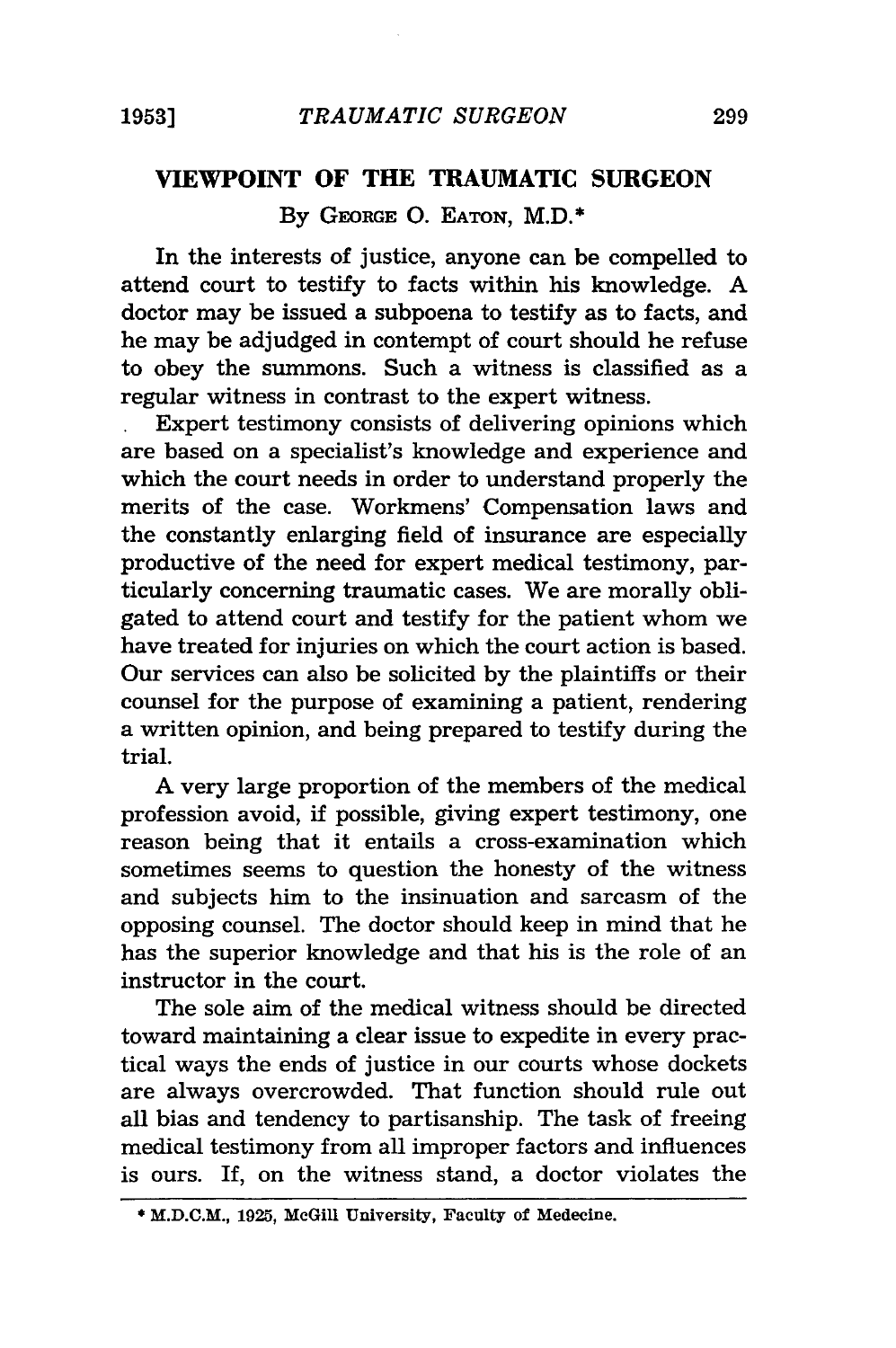standards of his profession, some other doctor is sure to know of it. On the latter rests the initial responsibility for activating the professional attention deserved by the misconduct.

In court and on the witness stand, you will have the feeling that the lawyer on your side is your friend and that the lawyer on the opposing side is not. Actually this idea is not justified. Most opposing lawyers are equally interested in a good performance on your part and will tend to admire a modest and courteous attitude.

In answer to questions, tend to address the jury and the judge rather than only the interrogating lawyer. Keep your voice up and speak clearly enough that you may be understood and that the court stenographer may record what you say. It is considered most important to tell the truth, the whole truth and nothing but the truth. It is a mistake to volunteer information thinking that it will help the case along. Do not attempt to help the counsel on either side except to answer as briefly as is reasonable the questions which are propounded. Try to be attentive to all questions. Try not to give the impression that you know it all, and above all, be very frank. If the lawyer propounds a question, the answer to which you do not know, do not hesitate to state that you do not know the answer. The court recognizes that no witness is completely informed on all subjects, and such a response to a question is not considered detrimental. If the opposing counsel appears to be deliberately irritating, it is most important not to lose your temper and to take your time so that you will not contradict previous testimony.

The question of remuneration for expert testimony might be briefly discussed. Famous opinions have been handed down that a doctor's special knowledge is his property and that a court may not take his property from him without remuneration. In the case of a regular witness, a nominal witness fee is paid to compensate him for his loss of time from work. In the case of the expert witness, the doctor should charge for his time in court. A useful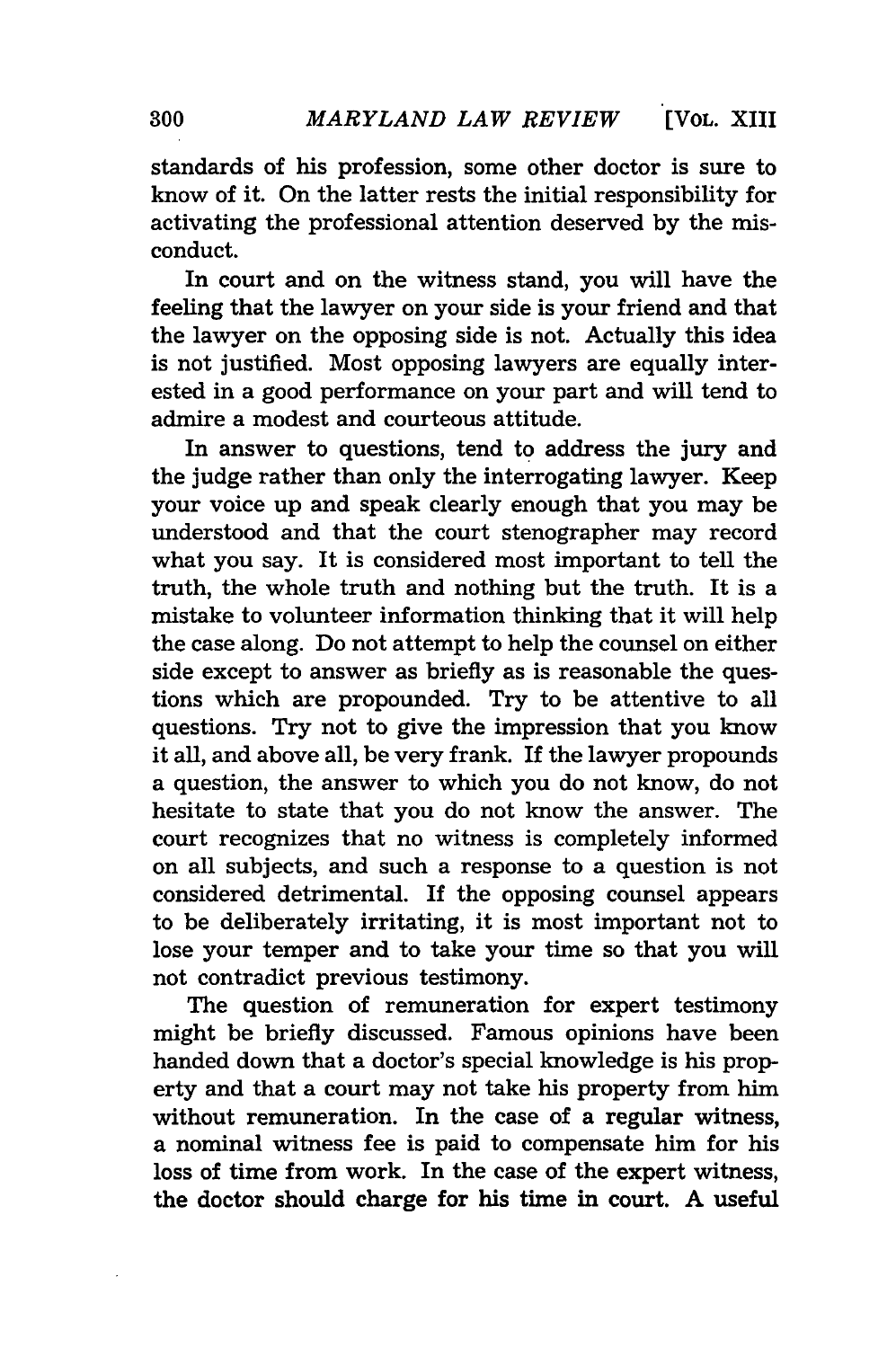procedure is to inform the lawyer in writing before you examine a patient that you demand that the lawyer assume responsibility for payment of charges for examination, x-rays if taken, and rendering a written opinion. In addition, if the case comes to court, you would, before trial, obtain a guarantee from the lawyer that your fee for testifying in court will be paid. As a matter of fact, doctors have been subpoenaed, have been compelled to attend court, and have been compelled to give expert testimony without remuneration being arranged. This is the exception rather than the rule and as a procedure will not bear close legal scrutiny.

It is important to remember during the examination of the patient for the purpose of legal procedures not to prescribe for the patient or even give opinions to the patient as to his diagnosis, treatment, or prognosis. This is the province of the doctor who is treating the patient.

The expert witness should take to court with him the report of his examination of the claimant, and he should expect to read that report to the court, interpreting medical terms as he goes along. It is most important to remember that neither the judge nor the jury understand what a  $t$ rochanter<sup>1</sup> is or what a diastasis<sup>2</sup> is. If you use such terms in court, it will be resented by the court and jury since it exposes their medical ignorance. As you talk, think ahead and substitute lay terms insofar as possible for medical terms.

Appraisal of injuries and their immediate and future disability-potentialties is a complicated and important subject. It requires extensive knowledge of all diagnostic procedures necessary to evaluate the exact nature of the injuries and the probable consequences of natural healing and degenerative changes over the remaining life of the patient. The expert must approach the case study with a completely open mind, determined to assemble all facts necessary for the establishment of correct diagnosis and

**I**"Either of two processes below the neck of the femur" (thighbone) DOBLAND, THE AMERICAN ILLUSTRATED MEDICAL DICTIONARY (1951).<br><sup>2</sup> "Any simple separation of parts normally joined together..." BLACKIS-

TON'S NEW GOULD MEDICAL DICTIONARY (1949).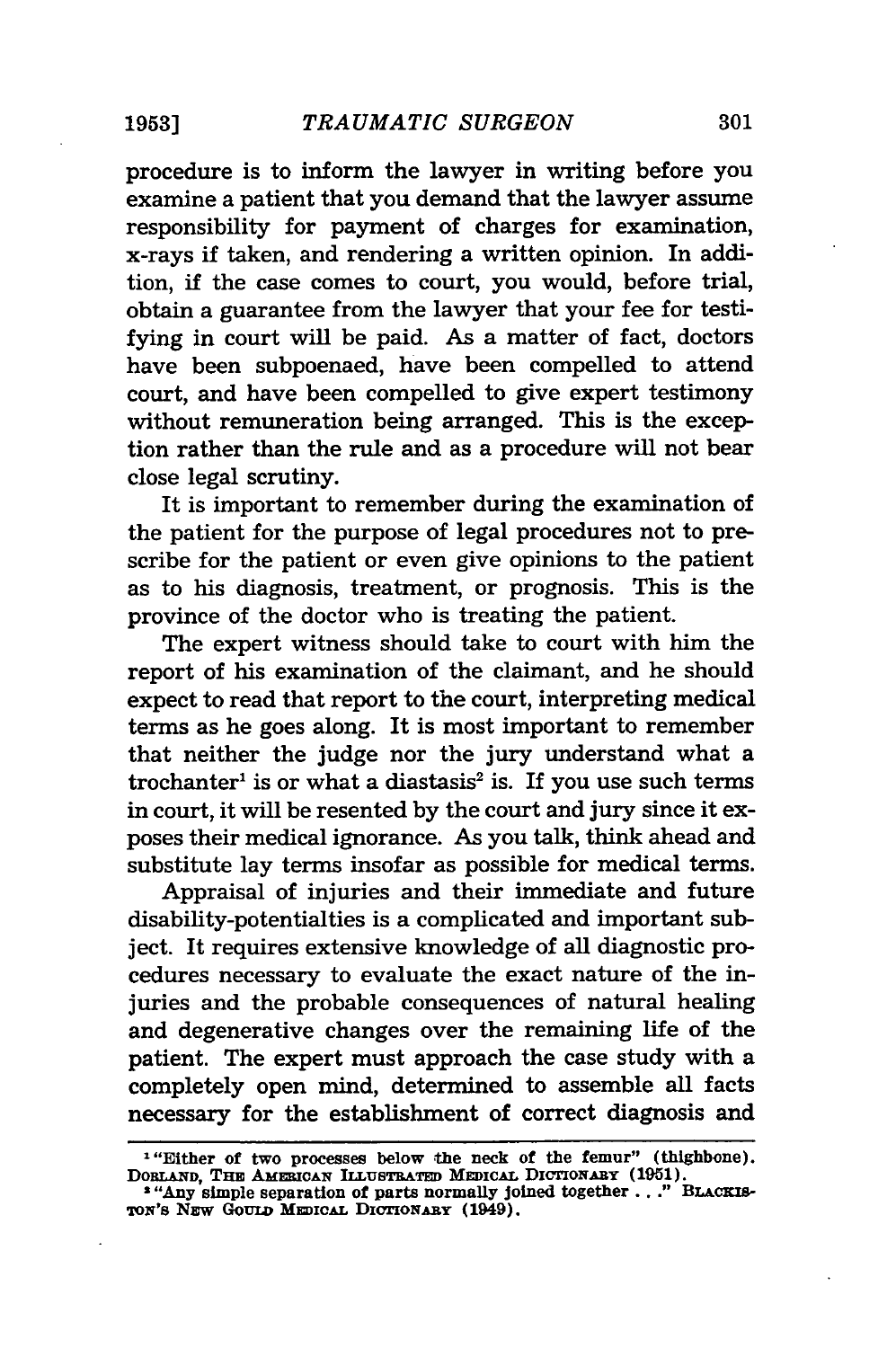complete comprehension of all matters relevant to the situation. Too often prejudicial factors resulting from biased basic attitudes, limited experience, preliminary prejudicial conferences with lawyers or adjusters, and hostile or ingratiating patient attitude consciously or unconsciously channel the conclusions which he reaches. This is particularly true where the objective findings are in contrast with the subjective complaints and frequently accounts for the wide disagreement between otherwise honest and sincere experts. The history which the patient gives and his demonstrations of function must be subjected to close scrutiny. Inconsistencies and unusual findings must be noted and appraised carefully and an effort must be made to find their cause and classify them. The most common form of inaccuracy on the part of the patient is exaggeration. This seems to become progressively greater as the case advances and the history is repeated to successive examining physicians. Misstatements entirely unsupported by fact are frequently made to establish an unfounded allegation. Headaches, dizziness, etc. are not uncommonly ascribed to cerebral concussions which never occurred. Momentary unconsciousness immediately after an automobile or other violent accident is referred to as a possible concussional reaction when as a matter of fact, the patient only fainted and had no physical trauma direct or indirect to the skull or its contents. Many "back cases" of long standing and frequent recurrences offer themselves as fresh and primary injuries, and the physicians then wonder why they cannot be cured in the customary and usual length of time. The pitfalls in this field are legion. The physical examination must be sufficiently inclusive, not only to elicit and record all specific effects of the injury itself, but should include an appraisal of the general physical condition of the patient. Accurate observations of the form and function are important and wherever possible, exact measurements should be made.

In a low back examination, the question of the presence or absence of muscle spasm has often come into issue. True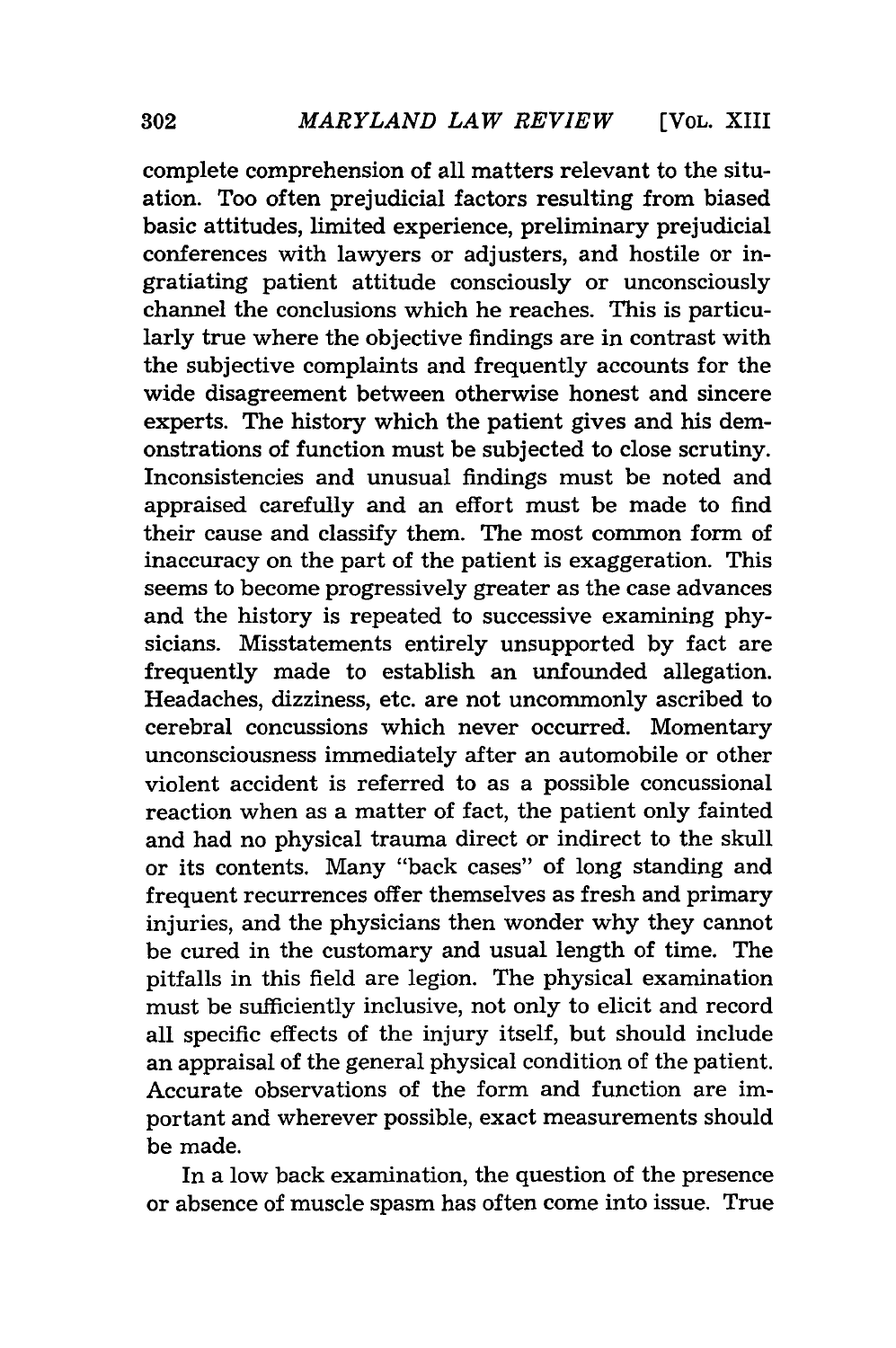spasm beyond control of the patient is a significant finding, but all too often voluntary muscle contraction in response to the patient's will, or, reaction to faulty body mechanics and posture is causing spasm, and thus given undue importance. Measurement of symmetrical parts of the body can be made a valuable feature of the physical examination. In the case of long standing disability in a knee, some degree of atrophy of the thigh muscles on the involved side would be a reasonable expectation, and if such evidence were lacking, there would be a substantial basis of doubt, particularly where no other supporting evidence of disability could be identified. By the same token, callouses on the hands, uneven wear of shoes, localized atrophy, correlation of active and passive limitation of joint motion, x-ray changes which obviously antedate the duration of complaints are important data in estimating the claimant's status. Painful joints, if superficial, usually exhibit some degree of increased heat or redness or swelling. Nature often achieves wonderful cures after the physician has exhausted his resources and the claim has been adjusted or adjudicated. On the contrary, many situations such as joint and disc injuries deteriorate progressively, often leading to serious disability which was not considered or anticipated at the time of initial observation of the case. It is the expert's duty and responsibility to understand, explain and weigh these potentials.

While injuries of the extremities are most readily susceptible to classification and scheduling, those of the spinal column and head cannot so easily be catalogued. These latter injuries therefore fall into the group which are known as nonschedule injuries, and permanent disability appraisal in these cases is based upon "the proportionate extent of the impairment of the injured's earning capacity in the employment in which he was working at the time of the injury, and other suitable employments."

At the conclusion of a competent examination, the expert should be able to set up a mosaic of evidence which either proves quite clearly that a real injury has occurred